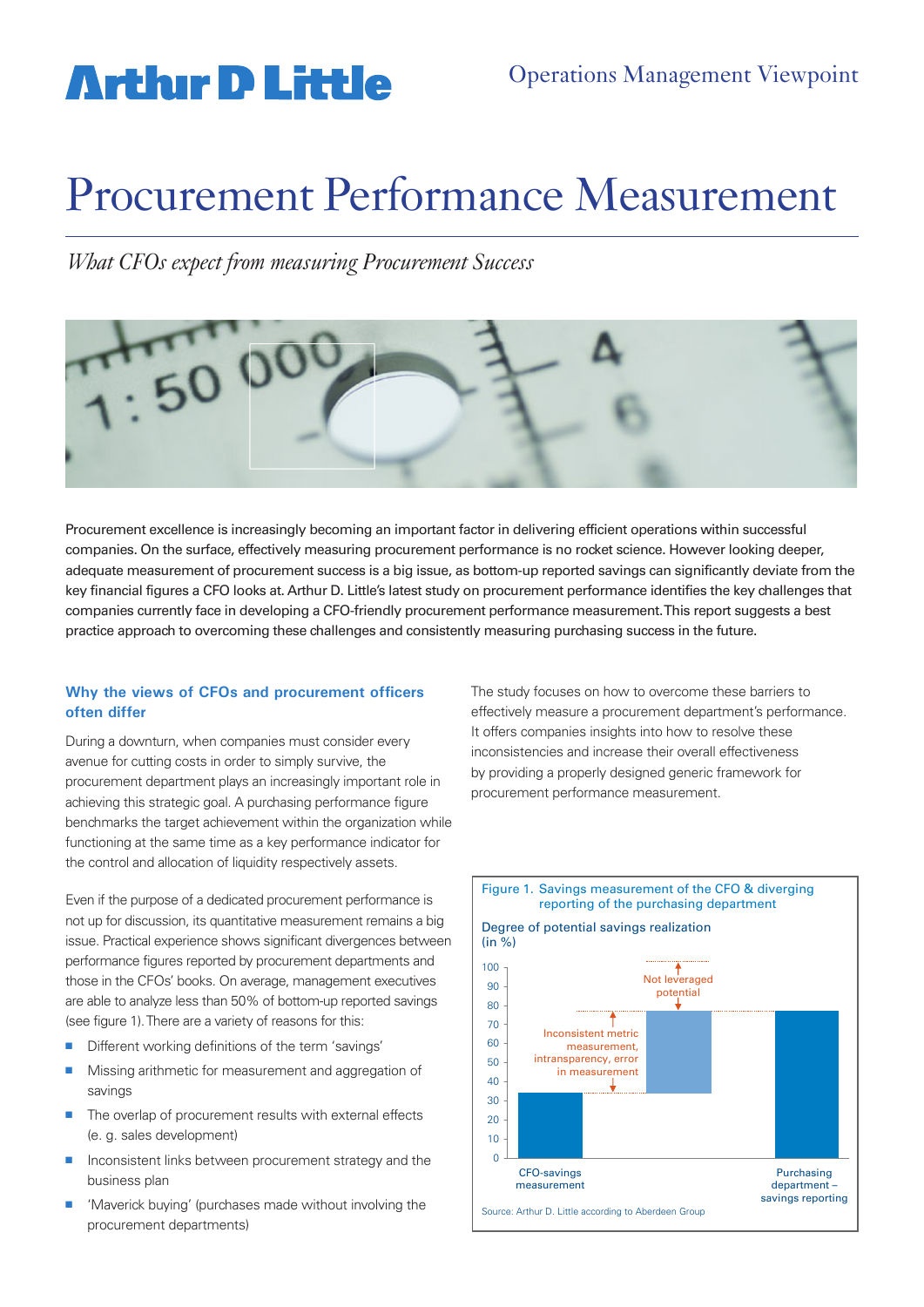# **Artlur D Little**

## Operations Management Viewpoint

#### **Procurement managers' key challenges1**

In a recent study Arthur D. Little investigated a series of realworld challenges currently facing procurement performance measurement. The report outlines an innovative approach to overcoming these challenges, based on a cross-industry best practice approach (see figure 2<sup>2</sup>).

#### **Setting up a measurement framework**

Based on in-depth interviews, Arthur D. Little has observed that procurement departments tend to be self-critical in regard to the current inconsistency in their measurement criteria: "Savings calculated by procurement departments are typically not aligned with the well-known principles of adequate and orderly accounting." This is because the financial framework chosen to analyze purchasing success is critical to its accurate measurement: "Most purchasers still think within an 'internal' world of cost/ performance accounting according to the 'amount \* price' principle. But for a CFO's controller, the effects of purchasing actions on a balance sheet and cash flow calculation are critical. Therefore the CFO doesn't care about a hypothetical calculation." In fact, "the

#### procurement community has to learn how to speak the CFO's

language" in order to bridge this gap in performance reporting. Although procurement should not be directly measured according to P&L – as it does not influence valuation decisions – the transition between different metrics must be clearly defined.

It is also quite evident that "a savings performance indicator can only claim to be a financial metric if it also includes negative effects, e. g. taking account of increasing prices." Against this background it is quite astonishing that sixty-three per cent of the procurement departments surveyed simply ignore their responsibility for rising purchasing costs.

### **Considering cost avoidance and market price development**

In addition, so called 'cost avoidance' has no universal definition in the procurement world hence the term should be handled with care. Some refer to it only on initial or one-time purchases. while others also use the term to refer to rising market prices for recurring purchases.

#### Figure 2. Key challenges, practical examples and best practices for procurement performance measurement

| Key challenges for procurement<br>performance measurement                                       | "Practical examples"                                                                                       |                                                                                             | Possible best practice approach                                                                                         |
|-------------------------------------------------------------------------------------------------|------------------------------------------------------------------------------------------------------------|---------------------------------------------------------------------------------------------|-------------------------------------------------------------------------------------------------------------------------|
| Select financial framework for success<br>evaluation                                            | Mix of repetitive & one-<br>49%<br>time purchases & indirect/<br>internal benefits (TCO)                   | Transition into P&L & cash<br>37%<br>flow/expenditures ensured<br>together with bookkeeping | Define one KPI according to P&L & cash<br>flow; another KPI according to internal cost/<br>performance accounting (TCO) |
| Determine key reference prices (particularly<br>for initial and one-time procurement)           | 36%<br>Target price/internal cost<br>requirement                                                           | Price per offer e. q. best<br>26%<br>offer of negotiation<br>participants                   | Budget after procurement involvement<br>based on external market data                                                   |
| Consider increasing costs<br>(i. e. rise in prices)                                             | 63%<br>Generally not considered<br>("buyer's perspective")                                                 | 37%<br>Considered                                                                           | Consider increasing costs                                                                                               |
| Include & define cost avoidance                                                                 | 41%<br>Addition to "real" savings<br>$\rightarrow$ ONE KPI                                                 | 36%<br>"Real" vs. "hypothetic"<br>savings $\rightarrow$ TWO KPI                             | Define additional KPI:<br>"Savings vs. market price development"                                                        |
| Include market price development (i. e.<br>take into account increasing & decreasing<br>prices) | 54%<br>Within the context of cost avoidance                                                                |                                                                                             | Define additional KPI:<br>"Savings vs. market price development"                                                        |
| Consider effects of procurement<br>decisions over a longer time period                          | 76%<br>Short-term one-period<br>measurement                                                                | 12%<br>Baseline-related for the<br>year effects incur respectively                          | Consider baseline-related for year incurring                                                                            |
| Measure optimized working capital                                                               | 52%<br>Poured into the performance measurement via<br>"other purchasing benefits" or "total value" savings |                                                                                             | Measure only in context of "term of<br>payment"                                                                         |
| Develop a capital- or value-based steering<br>approach (i. e. EVA*)                             | 89%<br>No "capital-value-based" steering of procurement                                                    |                                                                                             | "Nice to have approach", not obligatory                                                                                 |
| Measure the success of decentralized<br>departments                                             | 96%<br>Consistent performance measurement system<br>with individual types of targets                       |                                                                                             | Measure consistently with individual types<br>of targets                                                                |
| Consider the influence of the budgeting<br>process on performance measurement                   | No participation of procure- 36%<br>ment, budget is the baseline<br>for initial-/one-time purchasing       | Procurement integrated<br>17%<br>in cost center planning,<br>budget targeting measurement   | Integrate procurement into the budget<br>process with cancelation of budget baseline                                    |

\* EVA = Economic Value Added

Source: Arthur D. Little's 2009 Purchasing Value Excellence Study and expert interviews with a cross-industry selection of European multinational companies; percentages indicate the portion of companies that agree with the respective statement

2 Percentages give the share of interviewed companies that follow the named approach

<sup>1</sup> Quotes are taken from selective interviews with experienced procurement executives across all industries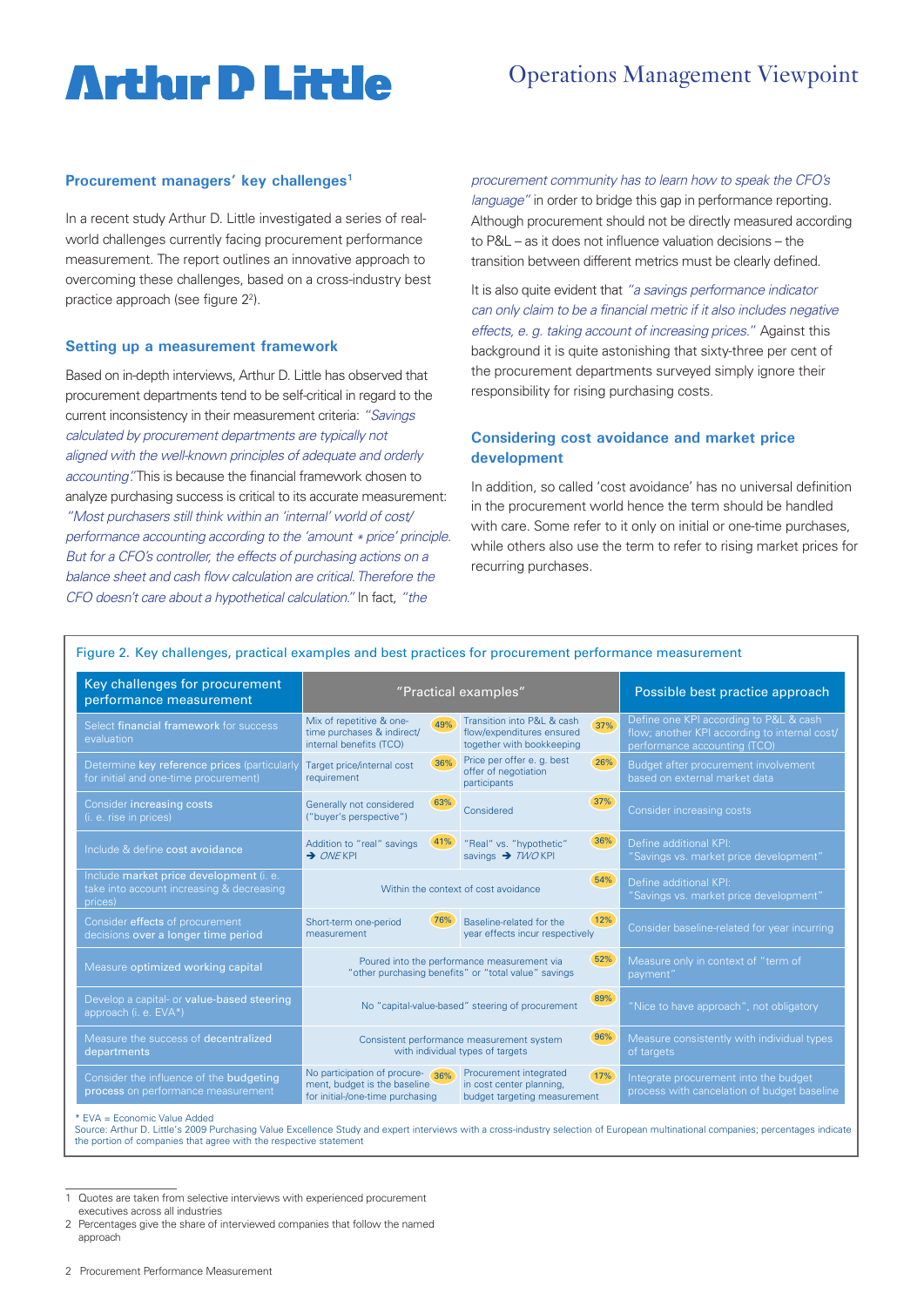# **Artlur D Little**

## Operations Management Viewpoint

Forty-one per cent of procurement departments only use one figure to represent both the nominal 'cash' savings compared to the expenditures of the previous year, as well as the 'real' performance measured on market price level. In Arthur D. Little's survey, this proved to be a popular issue facing procurement managers. For instance: "General consideration of market price development in the context of procurement performance measurement is a very fair method to evaluate a purchaser's output." However, both cash savings and market price-based analyses should be stringently represented with separate performance figures in order to avoid a mixture of 'real' performance, and 'cash' savings respective 'cost cutting' effects.

### **The budgeting process and value-based controlling**

The study revealed that until procurement departments address and overcome the basic challenges outlined above, their measurement will not meet further expectations of the CFO. For instance, eighty-nine per cent of the companies interviewed believe that value-based steering of procurement is not a critical business issue of the day. However, as procurement departments become increasingly involved in the budgeting process, it will become more important to consider payment terms. Seventeen per cent of the procurement departments interviewed for this study already play an active role in their organization's budget process. With this trend set to grow it will become clear that "savings measurement with a budget baseline often leads to a so-called 'sourcing dilemma,' since procurement defines its own measuring criteria."

Budget is only an incentive-compatible baseline if the procurement department is not involved in the budgeting process. In companies where this is not the case, the CFO should define an alternative target against which to measure success.

### **Recommended best practice approach for a proper performance measurement**

The first and most important challenge for procurement departments and their CFOs is to design a consistent framework for financial evaluation of procurement performance. To help companies develop such a framework, it is useful to draw a model along the following three dimensions. The final model should, of course, implicitly consider the above mentioned recommendations and further key challenges as outlined in figure 2.

1. Metric of measurement: Which financial figures and valuation of assets are considered for measurement? (e. g. P&L respective balance sheet or cash flow calculation respective cash-based accounting or cost-/performance accounting)

- 2. Period reference: Which measuring point and reference date are used? (e. g. annual budget versus actual figures)
- 3. Depth of examination: To what extent is value creation measured in the context of purchasing? For instance, does the measurement system only consider material costs, or also follow-up costs? Where is the functional reference base for measurement? (e. g. last year's prices or budget/target prices versus actual market prices)

Different aspects of these three dimensions must be combined and target-oriented according to the specific purposes for measurement within an organization. However, all companies can increase the transparency of their procurement measurement by agreeing upon selective, generic definitions for the four different key figures used to explain the depth of examination:

- 'Cash savings': Financially measurable changes in expenditure<sup>3</sup>, which are directly influenced by purchasing. Procurement departments must determine an "internal" reference price as a precondition for measuring cost reduction. For example, reducing leasing rates for the car fleet by 10% compared to last year's rates results in a 10% cash savings.
- 'Savings vs. market price development': Measuring expenditure versus market price development involves determining market price as a precondition, and takes particular account of 'cost avoidance' (e. g. defense against price increases). For example, since the market price index of car leasing rates shows a 15% decrease compared to last year, our 10% 'cash saving' is not more than a –5% negative 'saving vs. market price development'.
- 'Total value savings': Change in direct and indirect costs (TCO/TVO4 approach) caused by purchasing; this also includes follow-up costs (e. g. for storage), as well as the evaluation of process efficiencies and changing risk positions (e. g. consequences of supplier's shortfall). This figure is calculated in addition to 'cash savings'. For example, since our new leasing rates include administration benefits, we reduce internal administration costs by 5% relative to leasing rates, which means 'total value savings' of 15% compared to last year.
- 'Contribution to return on capital': Measuring procurement's contribution to return on capital includes changes in capital costs, and comprises all contributions of purchasing to changing deployed or fixed capital. Savings are therefore also set relative to used capital. This figure is calculated in addition to 'total value savings'. Example: The new fleet leasing contract generates positive impact on capital costs through its provision of value insurance and termination options.

<sup>3</sup> Specifically, the terms 'payout' 'expenses,' or 'costs' are needed here

<sup>4</sup> TCO: Total Cost of Ownership; TVO: Total Value of Ownership